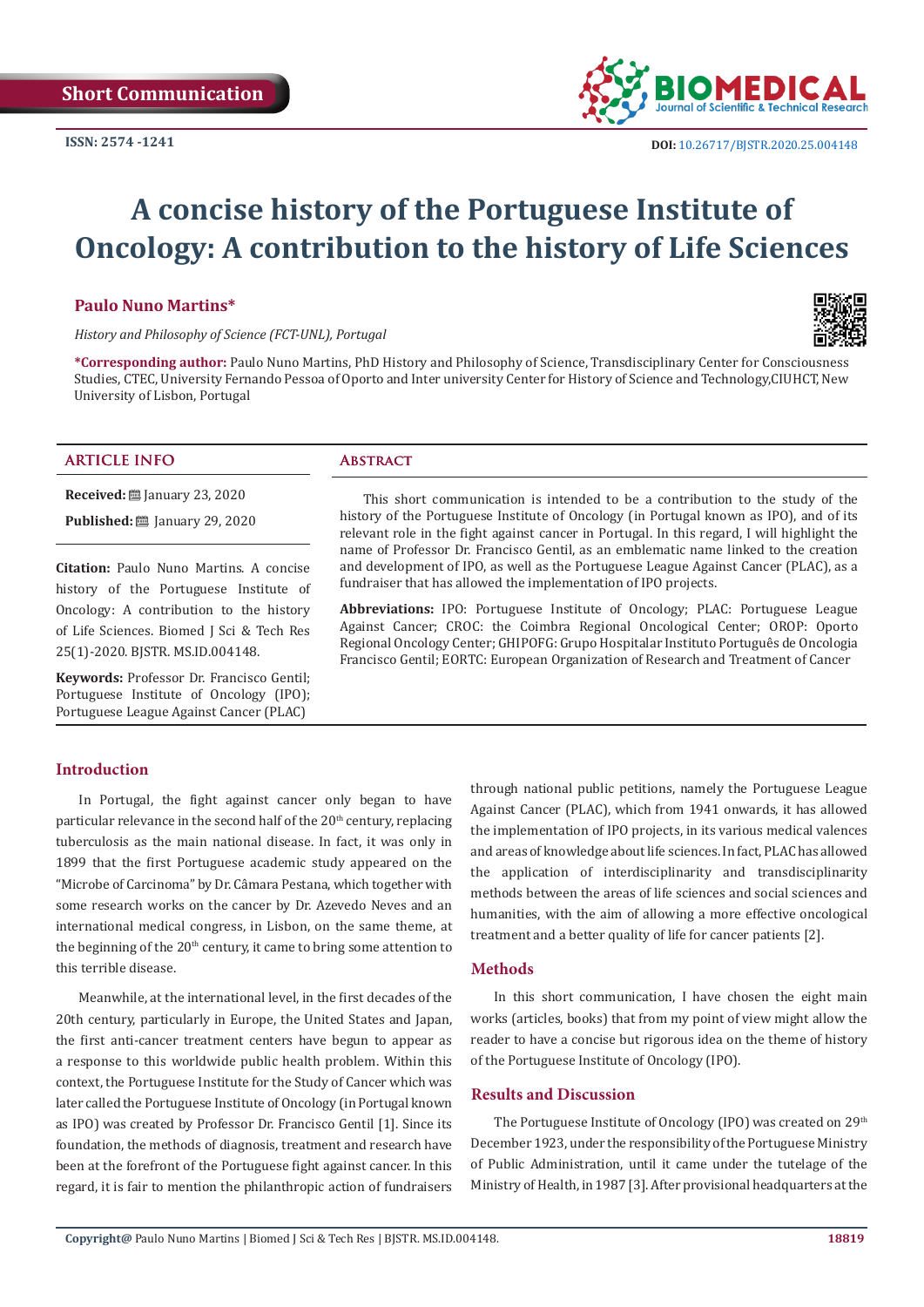Hospital de Santa Marta, the Institute of Compulsory Social Insurance provided some financial funds that allowed the construction of the first definitive buildings on the grounds of Palhavã (Lisbon), with the inauguration of Pavilion A at the IPO, in 1927, which contained a Laboratory for medical research (currently is the Laboratory of Nuclear Medicine). In 1929, Pavilion B was inaugurated at the IPO, and it was initially intended for general and specialty consultations, although from 1960 onwards, it has started to host the Nursing Home and the Cytology Laboratory. In 1933, Pavilion C (known as the "Radio Pavilion") was inaugurated at the IPO that allowed X-Ray examinations and radiotherapy treatments to be carried out at the IPO [4], as well as the task assigned to administrative services. In the 1940s, several cycles of conferences were held in this Pavilion C, having as speakers, for example, Professors Dr. Henrique Parreira, Professors Dr. Marck Athias, Professors Dr. Bénard Guedes, among others, who contributed to the development and consolidation of the IPO.

In 1943, Pavilion D of the IPO was opened for oncological patients at an advanced stage of the disease and for palliative patients. In 1948, the hospital Operating Building (currently is the Central Pavilion) was inaugurated at the IPO, consisting of seven floors, namely, the ground floor (where consultations and blood samples have been carried out by physicians), the 1st floor (where laboratory tests have been performed by analysts), the 2nd floor (where surgeries have been performed by surgeons, and where pharmacy is located), and the upper floors (which are the rooms for hospitalization, as well as the support services, such as the kitchen, the library). In 1960, the 5th floor was assigned to pediatric oncology. In 1971, the Medicine Pavilion was inaugurated at the IPO, where hemotherapy and chemotherapy treatments are carried out at the IPO [5]. At last, I want to mention the role played by Professor Dr. Lima Basto, in the reorganization of the IPO, through the separation of the Clinical Department (containing radiotherapy, hemotherapy, surgical oncology, external consultations, home care, among others) and the Laboratory Department (containing nuclear medicine, hematology, among others).

Meanwhile, the large influx of oncological patients from various regions of Portugal to IPO, namely, the Center and North of the country, it led to the creation of regional cancer centers in order to allow cancer patients from these regions did not need to travel to Lisbon in order to have oncology medical care. Thus, after purchasing a villa in Coimbra, the Coimbra Regional Oncological Center (CROC) was created in 1962, with funds from PLAC and the Calouste Gulbenkian Foundation under the guidance of Professor Dr. Luís Raposo [6]. In 1977, the CROC has become independent from the IPO of Lisbon, having been modernized over time. In fact, from 1995 onwards, an exclusive consultation building was inaugurated at CROC, having been linked to the surgery and radiotherapy buildings of this medical establishment. Currently, the CROC provides a set of integrated cancer services that allow the diagnosis and conventional oncological treatments, namely

radiotherapy, chemotherapy, surgery, as well as a palliative care unit, and social services.

In 1974, the Oporto Regional Oncology Center (OROP) was created in the North of Portugal, through the donation of some land by João dos Santos Ferreira, as well as funds from PLAC and the Calouste Gulbenkian Foundation, under the guidance of Professor Dr. José Guimarães dos Santos [7]. In 1977, through Decree Law Nº78/77, the OROP acquired administrative, technical and scientific autonomy from the IPO of lisbon. In this regard, it is fair to mention the name of Professor Dr. José Cardoso da Silva for his contribution to the creation and development of the Clinical Oncology Department at OROP. Nowadays, the OROP has several oncological pavilions for diagnosis and treatments (external radiation and brachytherapy), consultations, laboratories, radiology and surgeries.

#### **Conclusion**

On 26th March 2014, through Decree Law no.76-B/2014, the three Portuguese oncological centers located in Lisbon, Coimbra and Oporto have become an integrated oncology group called «*Grupo Hospitalar Instituto Português de Oncologia Francisco Gentil*» (GHIPOFG) [8-11]. GHIPOFG has been a reference in the oncology area, both nationally and internationally, due to the constant improvements of scientific and technological methods (diagnosis, treatment, research, teaching) and human resources, having therefore become a member of the EORTC. At the same time, GHIPOFG has taken into attention to the psychological and social side of the cancer patient, and so it provides a home care service for patients who are unable to go to the hospital.

#### **References**

- 1. Costa Rui (2013) Oncological disease in the History forum: a brief summary of the evolution of the anti-cancer fight in Portugal. Saúde Tecnologia pp. e28-e32.
- 2. [Martins Paulo \(2019\) Being Transdisciplinary in Human Sciences:](https://www.researchgate.net/publication/326710295_Being_Transdisciplinary_in_Human_Sciences_The_usefulness_of_Integrative_Medicine_in_contemporary_society) [The usefulness of Integrative Medicine in contemporary society. Being](https://www.researchgate.net/publication/326710295_Being_Transdisciplinary_in_Human_Sciences_The_usefulness_of_Integrative_Medicine_in_contemporary_society) [Transdisciplinary, In: Nicolescu, Basarab and Yeh, Raymond and Ertas](https://www.researchgate.net/publication/326710295_Being_Transdisciplinary_in_Human_Sciences_The_usefulness_of_Integrative_Medicine_in_contemporary_society) [Atila 5: 39-48.](https://www.researchgate.net/publication/326710295_Being_Transdisciplinary_in_Human_Sciences_The_usefulness_of_Integrative_Medicine_in_contemporary_society)
- 3. Botelho Luís (2000) The Portuguese Institute of Oncology and the fight against cancer in Portugal: 75 years. Elo Advertising and Graphic Arts.
- 4. [Martins Paulo \(2018\) A brief History on Radiotherapy. International](http://www.ijlret.com/Papers/Vol-04-issue-02/2.B2018016.pdf) [Journal of Latest Research in Engineering and Technology 4\(2\): 8-11.](http://www.ijlret.com/Papers/Vol-04-issue-02/2.B2018016.pdf)
- 5. [Martins Paulo \(2019\) A concise History on Chemotherapy. International](https://www.researchgate.net/publication/334279594_A_concise_history_on_chemotherapy) [Journal of Current Medical Sciences, 9\(3\): 494-496.](https://www.researchgate.net/publication/334279594_A_concise_history_on_chemotherapy)
- 6. (2003) Portuguese Institute of Oncology. A path with history. Portuguese Institute of Oncology Francisco Gentil, Coimbra Regional Oncology Center.
- 7. Pacheco Francisco (2002) At the service of the oncological patient: 25 years of the history of the Porto center of the Portuguese Institute of Oncology by Francisco Gentil. Portuguese League Against Cancer.
- 8. Authors (several) (2009).
- 9. https://www.ipolisboa.min-saude.pt
- 10. https://www.ipoporto.min-saude.pt
- 11. https://www.croc.min-saude.pt